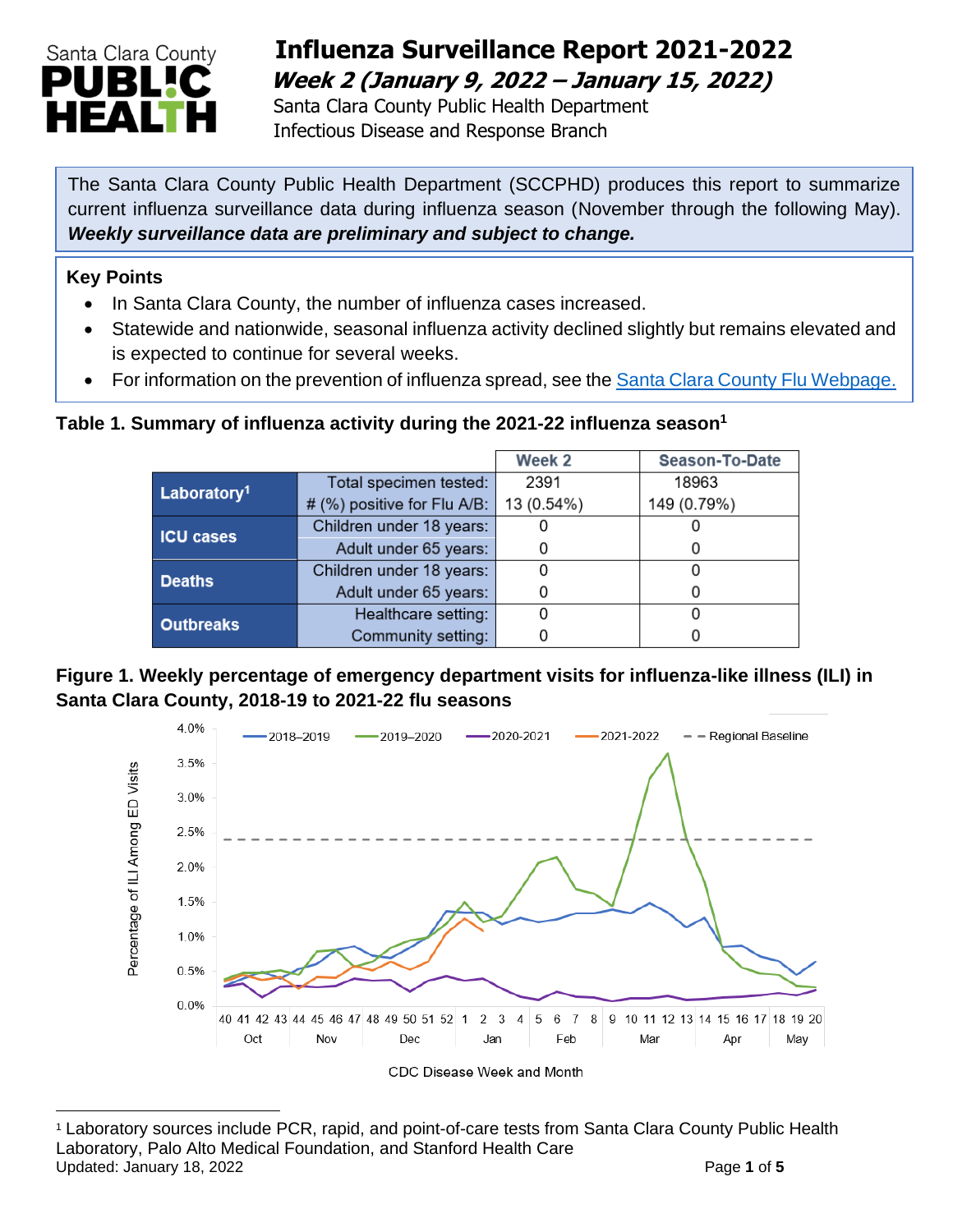

 Santa Clara County Public Health Department Infectious Disease and Response Branch

### **Influenza Virologic Surveillance**





CDC Disease Week and Month

<sup>2</sup> Laboratory sources include PCR, rapid, and point-of-care tests from Santa Clara County Public Health Laboratory, Palo Alto Medical Foundation, and Stanford Health Care. Limitations of Figure 2 data include presence of out-of-jurisdiction cases, inability to subtype influenza by certain laboratories, and potential missed influenza cases tested by alternate laboratories in the county.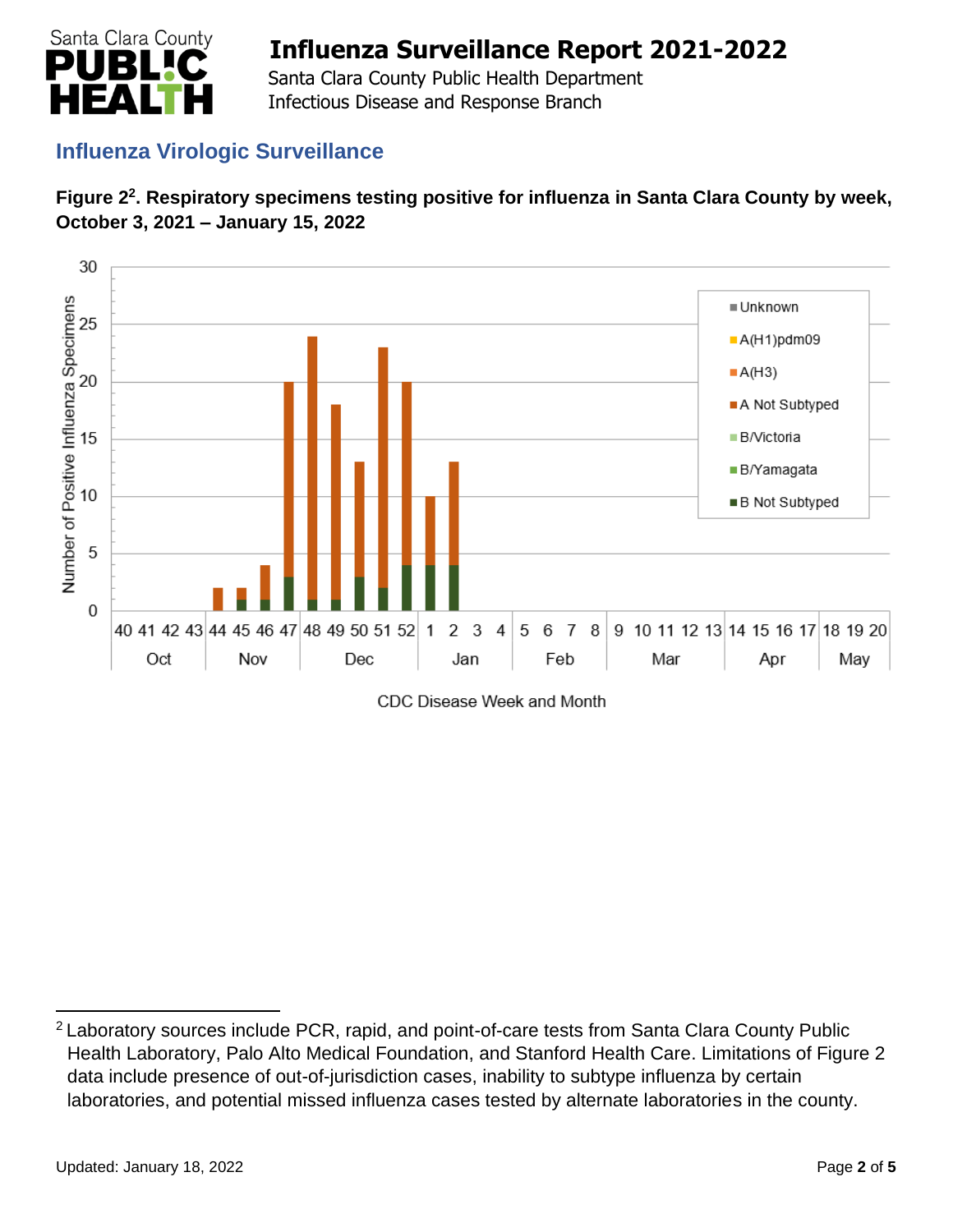

 Santa Clara County Public Health Department Infectious Disease and Response Branch

## **Laboratory-Confirmed Influenza ICU Cases, Deaths, and Outbreaks**

As of January 15, 2022, no laboratory-confirmed influenza cases requiring ICU level care or influenzaassociated deaths among persons under 65 years old were reported in Santa Clara County for the current flu season (Figure 3, Figure 4). Cases aged 65 years and older are not reportable. Additionally, no laboratory-confirmed influenza outbreaks have been reported in a healthcare or community setting for the  $2021 - 2022$  influenza season (Figure 5).

#### **Figure 3 3 . Laboratory-confirmed influenza ICU cases and deaths among individuals aged 0-64 years by week of onset in Santa Clara County, October 3, 2021 – January 15, 2022**



CDC Disease Week and Month



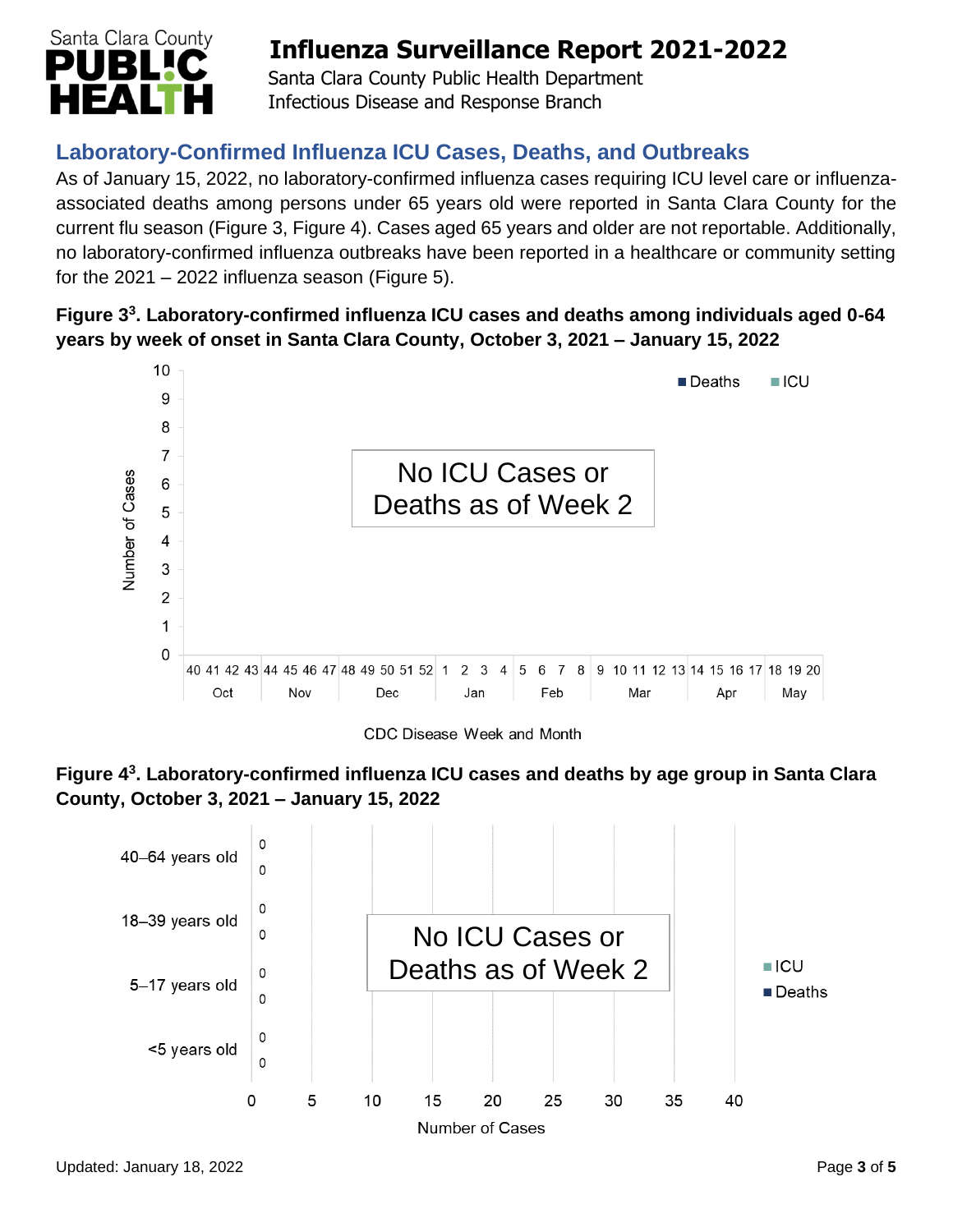

 Santa Clara County Public Health Department Infectious Disease and Response Branch

#### **Figure 5 3 . Laboratory-confirmed healthcare and community outbreaks by outbreak onset week in Santa Clara County, October 3, 2021 – January 15, 2022**



### **Statewide and Nationwide Influenza Surveillance**

|                                      | <b>CALIFORNIA</b> |                                                                                                                          | <b>UNITED STATES</b> |                |
|--------------------------------------|-------------------|--------------------------------------------------------------------------------------------------------------------------|----------------------|----------------|
|                                      | Week 1            | Season-To-Date                                                                                                           | Week 1               | Season-To-Date |
| Season influenza activity            |                   | Sporadic; Influenza activity declined slightly but<br>remains elevated and is expected to continue for<br>several weeks. |                      |                |
| <b>Predominant Virus Circulating</b> | Flu A             | Flu A                                                                                                                    | Flu A                | Flu A          |
| # Of Flu-Coded Deaths                | 2                 | 11                                                                                                                       | 42                   | 407            |
| # Of Flu-Associated Pediatric Deaths | 0                 |                                                                                                                          |                      | 3              |

For more information, visit the [CDPH Influenza Webpage](http://www.cdph.ca.gov/Programs/CID/DCDC/Pages/Immunization/Influenza.aspx) and the CDC U.S. Influenza Surveillance [Webpage.](http://www.cdc.gov/flu/weekly/)

<sup>&</sup>lt;sup>3</sup> The source for Figures 3, 4, and 5 is the California Reportable Diseases Information Exchange (CalREDIE) system. Data are provisional as of 1/18/2022.